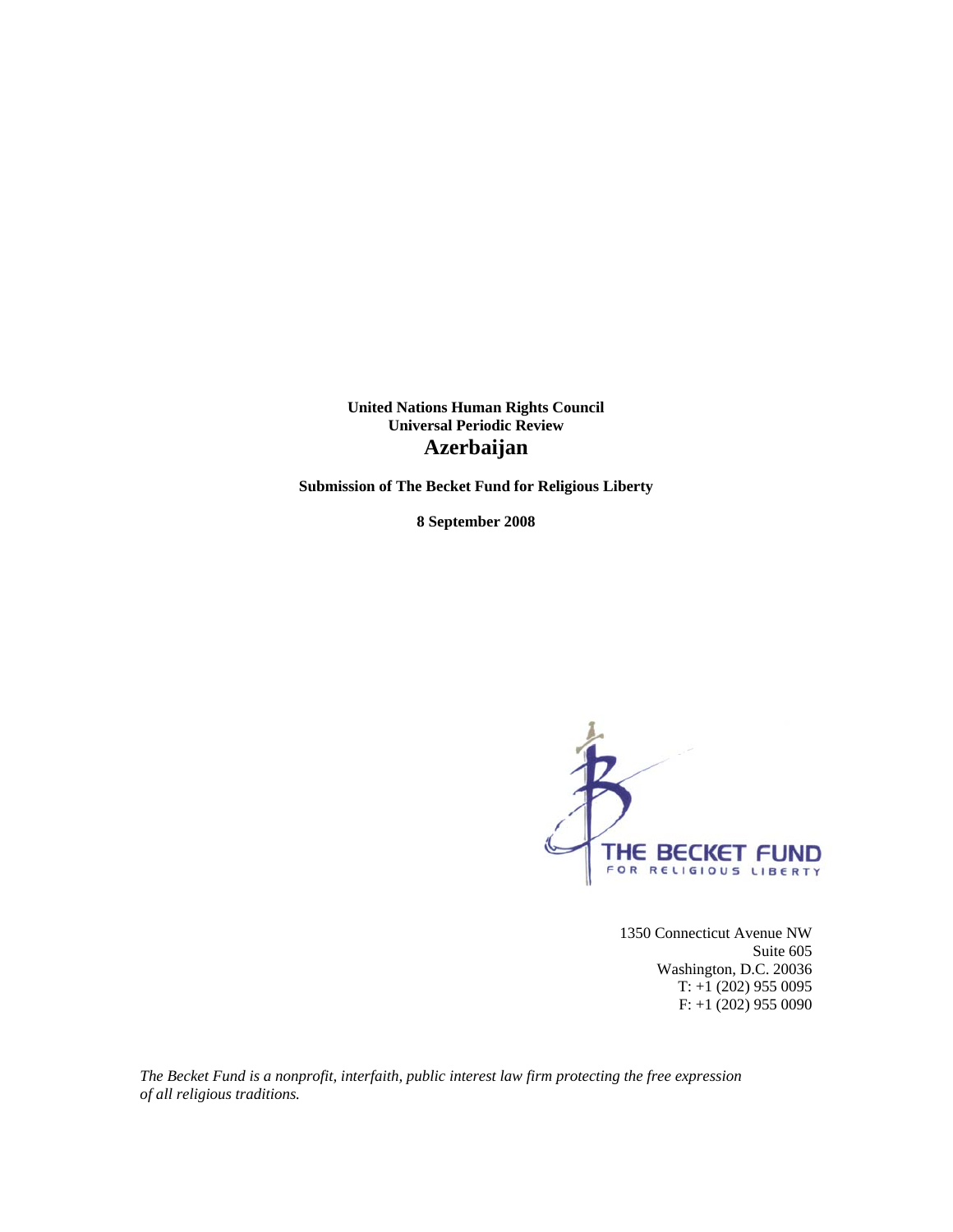

#### **United Nations Human Rights Council Universal Periodic Review of Member-State Azerbaijan[1](#page-1-0)**

The Becket Fund for Religious Liberty, in special consultative status with ECOSOC, submits this analysis of the rule of law and religious freedom law in Azerbaijan as a contribution to the Universal Period Review of UN member-state Azerbaijan.

# **1. Background[2](#page-1-1)**

Once part of the Ottoman Empire, Azerbaijan became a state within the Soviet Union in 1922. It was not until 1991 that Azerbaijan became an independent nation from the Soviet Union. Although originally set up as a parliamentary democracy with strong presidential powers, the president has exercised disproportionate powers over the government ever since a military coup occurred in 1993. Elections are neither free nor fair, and corruption is commonplace. Neither the judiciary nor the parliament experience independence within the government. Despite its atheist Soviet era, Azerbaijan experienced a religious renaissance in the aftermath of the fall of the Soviet Union. Nonetheless, despite the 96 percent of the population that claims Islam as their religion, religious observance remains very low.<sup>[3](#page-1-2)</sup>

# **2. Legal Framework**

# *Constitutional Framework*

According to the Constitution of the Azerbaijan Republic, which was passed in 1995, Azerbaijan is a secular republic (Article 6), in which religion is "separated from the State" (Article 18). Articles 18 and 25 further protect the equality of religions. Article 48 of the Constitution explicitly guarantees freedom of religion and conscience:

Every Person Shall have the right to freedom of Consciousness and Religion.

Everybody shall have the right to independently define his/her attitude towards Religion, to profess Religion alone or together with other, or to profess no Religion at all, to express and spread convictions.

Free conduct of religious rites if it doesn't violate public order or public morality shall be authorized.

Violation of the freedom of Religion and self-expression shall not be justified.

Thus, the constitution of Azerbaijan firmly establishes protections for the freedom of religion in Azerbaijan. Unfortunately, the state has failed to implement these protections in law or practice.

# *International Commitments*

 $\overline{a}$ 

In 1992, Azerbaijan acceded to the International Covenant on Civil and Political Rights, in which Article 18 guarantees the freedom of religion or belief. Additionally, as a member of the United Nations, Azerbaijan has agreed to the principles expressed in the Universal Declaration of Human Rights, which also protects the fundamental right to freedom of religion or belief, including the rights to choose one's own faith. Azerbaijan is also a signatory to the European Covenant on Human Rights. Article 9 of the ECHR reads:

<span id="page-1-0"></span><sup>&</sup>lt;sup>1</sup> We are indebted to reports by the U.S. Department of State and RELIGIOUS FREEDOM IN THE WORLD (Paul A. Marshall ed., 2008).

<span id="page-1-1"></span><sup>&</sup>lt;sup>2</sup> RELIGIOUS FREEDOM IN THE WORLD (Paul A. Marshall ed., 2008)., p. 79-80.

<span id="page-1-2"></span>U.S. Department of State International Religious Freedom Report, 2007.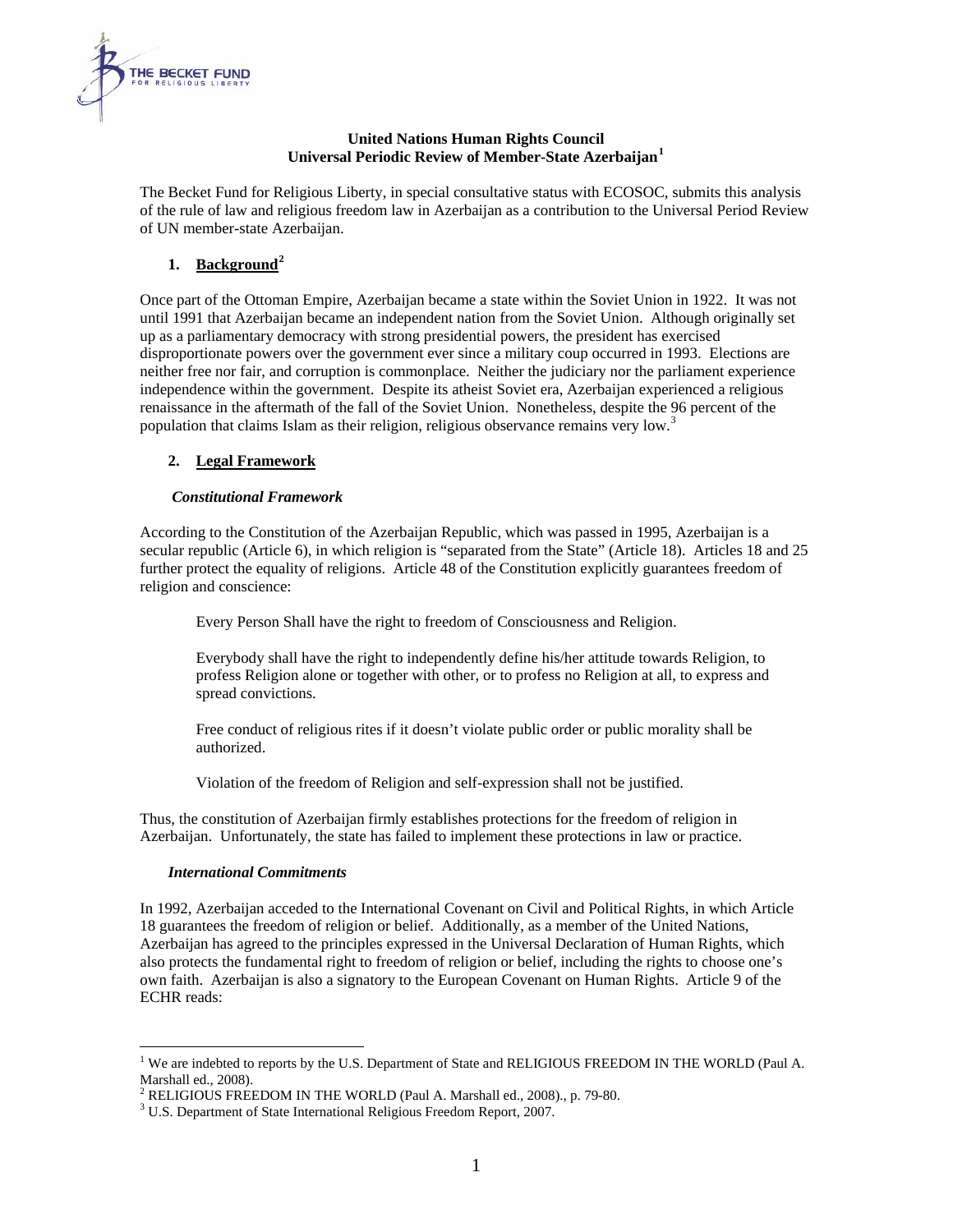

Everyone has the right to freedom of thought, conscience and religion; this right includes freedom to change his religion or belief and freedom, either alone or in community with others and in public or private, to manifest his religion or belief, in worship, teaching, practice and observance.

Freedom to manifest one's religion or beliefs shall be subject only to such limitations as are prescribed by law and are necessary in a democratic society in the interests of public safety, for the protection of public order, health or morals, or for the protection of the rights and freedoms of others.[4](#page-2-0)

As a member of the Organization for Security and Cooperation in Europe, Azerbaijan is also party to the Helsinki Final Act of 1975, which states that "participating Sates will respect human rights and fundamental freedoms, including the freedom of thought, conscience, religion or belief, for all without distinction as to race, sex, language or religion."<sup>[5](#page-2-1)</sup>

# *1992 Religious Law[6](#page-2-2)*

In the wake of a declaration of independence from the Soviet Union, the Government passed a Religion Law in 1992. The 1992 religious law granted religious freedom to all and even placed restrictions on state interference.<sup>[7](#page-2-3)</sup>

## *Amendments to Religious Policy*

However, beginning in 1996, a series of amendments to the 1992 Religion Law created a much stricter policy, which allowed the government to exercise greater oversight and control of the practice and propagation of religion. The implementation of this law is discussed below.<sup>[8](#page-2-4)</sup>

## *Considering New Law*

Despite some considerations of changing the controversial Religion Law, the State Committee for the Affairs of Religious Organisations ("SCARO") has indicated that no such law is pending nor is such a law needed.<sup>[9](#page-2-5)</sup>

# **3. Implementation**

Even though the constitution thoroughly and explicitly provides for the necessary protections of religious freedom, the government of Azerbaijan treats religion as a threat to its security and authority. Fears of both radical religious groups and foreign influence on religious groups have caused the government to enact a strict Religion Law, which seeks to control religion through a burdensome and overly restrictive registration process.

#### *Registration*

 $\overline{a}$ 

The use of registration to control the activities and rights of religious persons has significantly imposed on the freedom of religion in Azerbaijan. The seven-step application is overly burdensome and entails long delays during the approval process.<sup>[10](#page-2-6)</sup> Registration is required to obtain a bank account, to rent property,

 $^{4}$  Article 9, European Convention on Human Rights.

<span id="page-2-1"></span><span id="page-2-0"></span><sup>&</sup>lt;sup>5</sup> Article VII, Helsinki Final Act of 1975.

<span id="page-2-2"></span><sup>6</sup> The Law of the Republic of Azerbaijan "On Freedom of Religious Belief." (will be referred to as Religion Law) 7

<span id="page-2-3"></span> $\frac{7}{1}$  RELIGIOUS FREEDOM IN THE WORLD (Paul A. Marshall ed., 2008).

<span id="page-2-4"></span> $8$  RELIGIOUS FREEDOM IN THE WORLD (Paul A. Marshall ed., 2008).

<span id="page-2-5"></span><sup>&</sup>lt;sup>9</sup> In May 2008, Jeyhun Mamedov, a senior official of the SCARO stated, "There will be no new Religion Law." [...] "This is what we have been told from above." Opposition parliamentary deputy Fazil Gazanfaroglu Mustafaev indicated that the SCARO did not want a new Religion Law. Forum 18, Felix Corley, "AZERBAIJAN: 'No New

<span id="page-2-6"></span>Religion Law,' official states," 30 June 2008.<br><sup>10</sup> U.S. Department of State International Religious Freedom Report, 2007.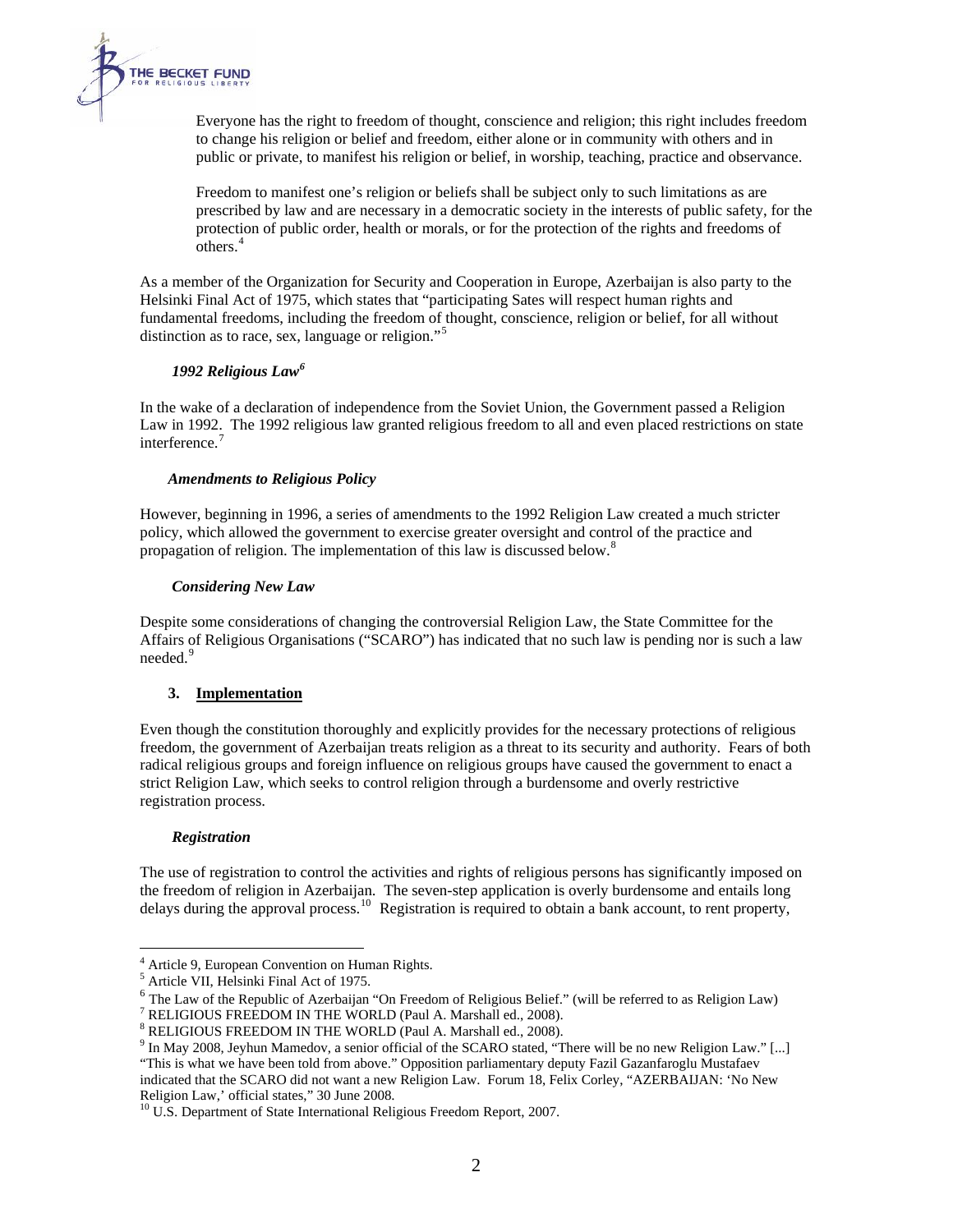

and to operate as a legal entity.<sup>[11](#page-3-0)</sup> Unregistered religious groups are considered illegal and are denied basic rights to associate. They are often targeted for raids, arrests, and destruction of property.<sup>[12](#page-3-1)</sup>

In 2001, SCARO was established by a presidential decree.<sup>[13](#page-3-2)</sup> SCARO claims that its main responsibility is to create the "appropriate conditions for implementation of freedom of religion principle and belief" as found in Article 48 of the Constitution.<sup>[14](#page-3-3)</sup> However, in operation, SCARO operates as the clearing house for registration applications, censors religious publications, and oversees travel requests for religious training abroad.<sup>[15](#page-3-4)</sup> When asked about the role of the SCARO, Gundux Ismaylov – head of the department for religious affairs in the regions – said, "We have a legal framework for religious communities. If they go out of that framework, we intervene."[16](#page-3-5) Such intervention seems to contradict Article 5 of the Religion Law, which states: "The state shall not instruct religious associations to fulfill any state's affair and doesn't interfere with their activities."<sup>[17](#page-3-6)</sup>

# *State Control of Religion*

Under the Religion Law, the government continued the Soviet tradition of an "independent" Caucasian Muslims Board, which is meant to operate as an umbrella organization for Muslim congregations.<sup>[18](#page-3-7)</sup> Article 8 of the Religion Law states that "Islamic religious communities are subordinated by the Caucasian Muslims Board."[19](#page-3-8) In practice, the CMB appoints clerics to mosques and oversees their salaries, monitors sermons, arranges pilgrimages, and oversees Islamic education. <sup>[20](#page-3-9)</sup> The CMB is actively trying to create a native Azerbaijan tradition of Islam, purportedly to counteract foreign traditions that the government claims espouse Islamist or extremist points of view.[21](#page-3-10)

## *Religious Discrimination*

## *Fundamentalist Muslims*

Despite its majority Muslim population, the Government regularly targets Islamic groups, who are often accused of extremist or fundamentalist views without proof of intention to commit violence or imminent threat to society. While Azerbaijan residents have been linked to a number of terrorist attacks by Islamist groups, including al-Qaeda, the Government has used counter-terrorism measures to crack down on Islamic groups critical of the government. The use of closed-door trials and a non-independent judiciary have further called into question the targeting of Muslims who do not submit to the CMB version of Islam.<sup>[22](#page-3-11)</sup> Azerbaijan officials are also fearful of foreign influences on Islamic groups, in particular Iranian influences

1

<span id="page-3-2"></span>

<span id="page-3-1"></span><span id="page-3-0"></span><sup>&</sup>lt;sup>11</sup> U.S. Department of State International Religious Freedom Report, 2007.<br><sup>12</sup> RELIGIOUS FREEDOM IN THE WORLD (Paul A. Marshall ed., 2008).<br><sup>13</sup> Decree #512 (21 June 2001), source: SCARO website  $\frac{http://dqdk.gov.az/eng/about e.html}{http://dqdk.gov.$ 

<span id="page-3-4"></span><span id="page-3-3"></span><sup>&</sup>lt;sup>15</sup> "Azerbaijan: Independent Islam and the State." International Crisis Group Report, Europe Report No. 191, 25 March 2008.

<span id="page-3-5"></span><sup>&</sup>lt;sup>16</sup> Ibid.<br><sup>17</sup> Article 5, The Law of the Republic of Azerbaijan "On Freedom of Religious Belief."

<span id="page-3-7"></span><span id="page-3-6"></span><sup>&</sup>lt;sup>18</sup> "During the Soviet period, all Muslims in Azerbaijan, both Shia and Sunni, were placed under the control of the Spiritual Board of Transcaucasia, founded in 1944 by Stalin. This Board controlled everything that went on in the few mosques that remained open. The Russian Orthodox Church was, as is well known, also placed under the complete control of the State." Testimony of Eric Rassbach to Helsinki Commission. available at

[http://www.csce.gov/index.cfm?FuseAction=ContentRecords.ViewWitness&ContentRecord\\_id=536&ContentType=D](http://www.csce.gov/index.cfm?FuseAction=ContentRecords.ViewWitness&ContentRecord_id=536&ContentType=D&ContentRecordType=D&ParentType=B&CFID=18849146&CFTOKEN=53) [&ContentRecordType=D&ParentType=B&CFID=18849146&CFTOKEN=53](http://www.csce.gov/index.cfm?FuseAction=ContentRecords.ViewWitness&ContentRecord_id=536&ContentType=D&ContentRecordType=D&ParentType=B&CFID=18849146&CFTOKEN=53). The CMB is the successor to the Spiritual Board of Transcaucasia.<br><sup>19</sup> Article 8, The Law of the Republic of Azerbaijan "On Freedom of Religious Belief."

<span id="page-3-9"></span><span id="page-3-8"></span><sup>&</sup>lt;sup>20</sup> "Azerbaijan: Independent Islam and the State." International Crisis Group Report, Europe Report No. 191, 25 March 2008.; U.S. Department of State International Religious Freedom Report, 2007. 21 Ibid.

<span id="page-3-10"></span>

<span id="page-3-11"></span> $22$  Ibid.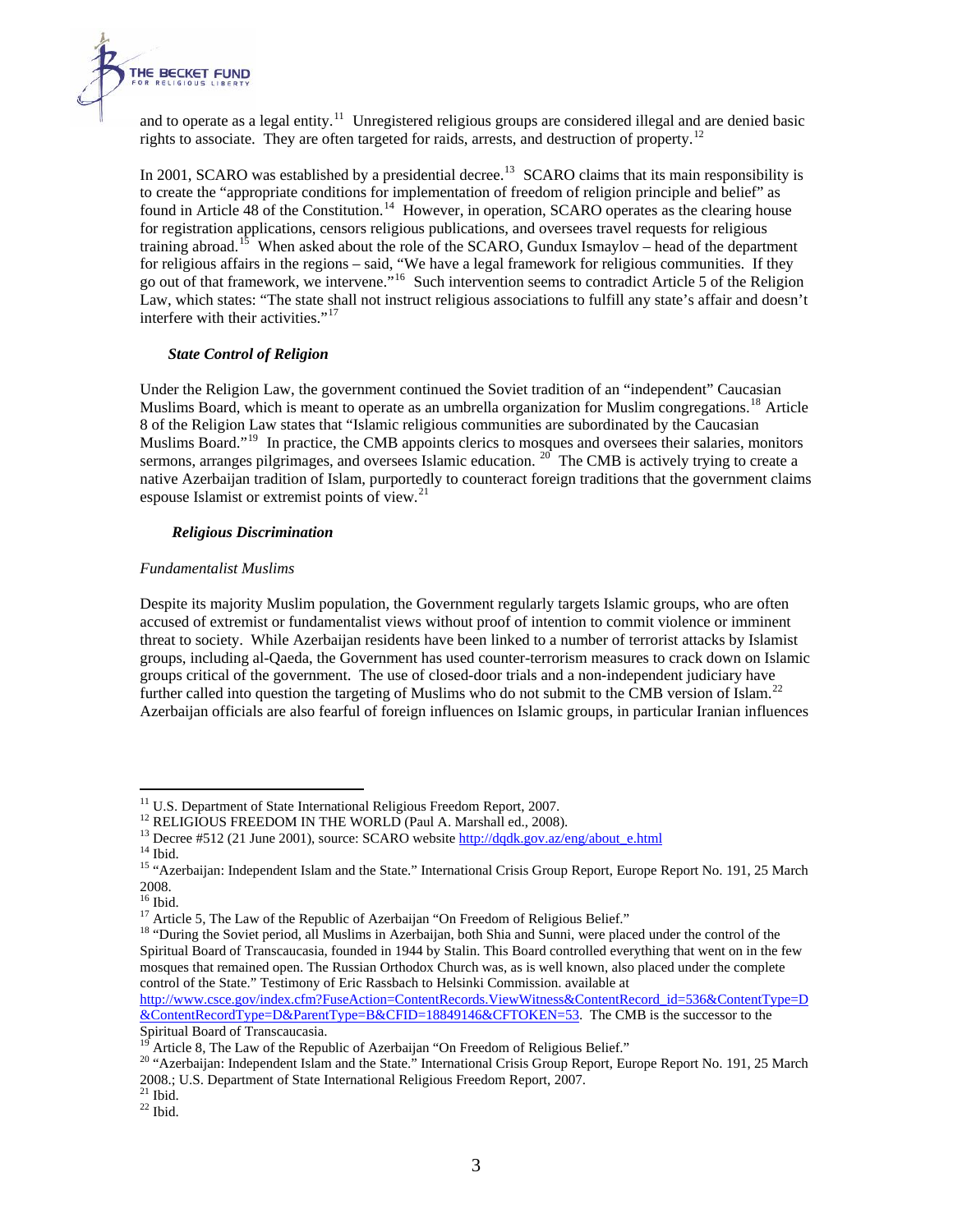

and Middle Eastern versions of Salafism, what many Azerbaijan officals refer to as "Wahhabi" Islam.<sup>[23](#page-4-0)</sup> The CMB has been more receptive to Islamic influences from Turkey.<sup>[24](#page-4-1)</sup>

#### *Protestants*

Officials regularly deny or delay registration to Protestant Christians, who are relatively new minorities in Azerbaijan. The SCARO has only recognized three of the five main Baptist churches. The Baptist Church in Aliabad has been seeking registration for over 15 years.<sup>[25](#page-4-2)</sup> Baptist pastor Hamid Shabanov is currently detained in Zakatala, where his congregation claims prosecutors have fabricated charges and accuse him of supporting a separatist movement.<sup>[26](#page-4-3)</sup> Earlier in 2008, Baptist Pastor Zaur Balaev was freed from prison after the international community pressed the Government on what were also considered fabricated charges.<sup>[27](#page-4-4)</sup>

#### *Jehovah's Witnesses*

Jehovah's Witnesses have also been targeted for their religious beliefs, in particular their beliefs in proselytism and pacifism. In 2006, Mushfiq Mmmedov was given a prison sentence of 6-months for refusing to participate in the military. In December 2006, police and other government officials raided a meeting of Jehovah's Witnesses. After kicking down the door, the officials interrogated the members for hours and later deported six foreigners who were accused of proselytism.<sup>[28](#page-4-5)</sup>

#### *Restrictions on Fundamental Freedoms for Religious Persons*

## *Property Rights*

Given its monopoly over registrations, the Government is able to restrict religious groups from obtaining legal status and property rights. The Government has even evicted unregistered groups from religious buildings. In 2004, the Juma mosque was closed and the Imam was evicted for being an unregistered religious group.<sup>[29](#page-4-6)</sup> Imam Ilgar Ibrahimoglu Allahverdiev had submitted an application to the SCARO but refused to subject his congregation to the CMB in the name of religious liberty.

#### *Travel*

Those wishing to complete their religious training outside of Azerbaijan are required to receive approval from SCARO beforehand, especially if they wish to obtain a clerical position upon return to Azerbaijan.<sup>[30](#page-4-7)</sup>

#### *Proselytism*

Despite constitutional protections for the sharing of faith, proselytism is outlawed in practice. Foreigners are explicitly banned from proselytism, according to Clause 300 of the Administrative Regulations and are punished with either a fine or deportation.<sup>[31](#page-4-8)</sup> [On August 22,](http://dqdk.gov.az/eng/pravila_e.html.%20On%20August%2022) Imamzade Mamedova – a Russian citizen and

<u>.</u>

<span id="page-4-0"></span><sup>&</sup>lt;sup>23</sup> "Azerbaijan: Independent Islam and the State." International Crisis Group Report, Europe Report No. 191, 25 March 2008, p. 5.

<span id="page-4-1"></span><sup>&</sup>lt;sup>24</sup> Former head of the SCARO Rafiq Aliyev stated, "Turkish Islam is the only Islamic tendency compatible with the Azerbaijani secular state model." ("Azerbaijan: Independent Islam and the State." International Crisis Group Report, Europe Report No. 191, 25 March 2008, p. 8)<br><sup>25</sup> U.S. Department of State International Religious Freedom Report, 2007.

<span id="page-4-3"></span><span id="page-4-2"></span><sup>&</sup>lt;sup>26</sup> Felix Corley, "AZERBAIJAN: Prosecutors very much want to sentence Hamid," Forum 18 News Service, 23 July 2008.

<span id="page-4-4"></span><sup>&</sup>lt;sup>27</sup> Felix Corley, "AZERBAIJAN: Shock at second Baptist pastor arrest," Forum 18 News Service, 21 June 2008.<br><sup>28</sup> U.S. Department of State International Religious Freedom Report, 2007.<br><sup>29</sup> Ibid.

<span id="page-4-5"></span>

<span id="page-4-6"></span>

<span id="page-4-7"></span> $\rm^{30}$  Ibid.

<span id="page-4-8"></span><sup>&</sup>lt;sup>31</sup> SCARO website, http://dqdk.gov.az/eng/pravila\_e.html.